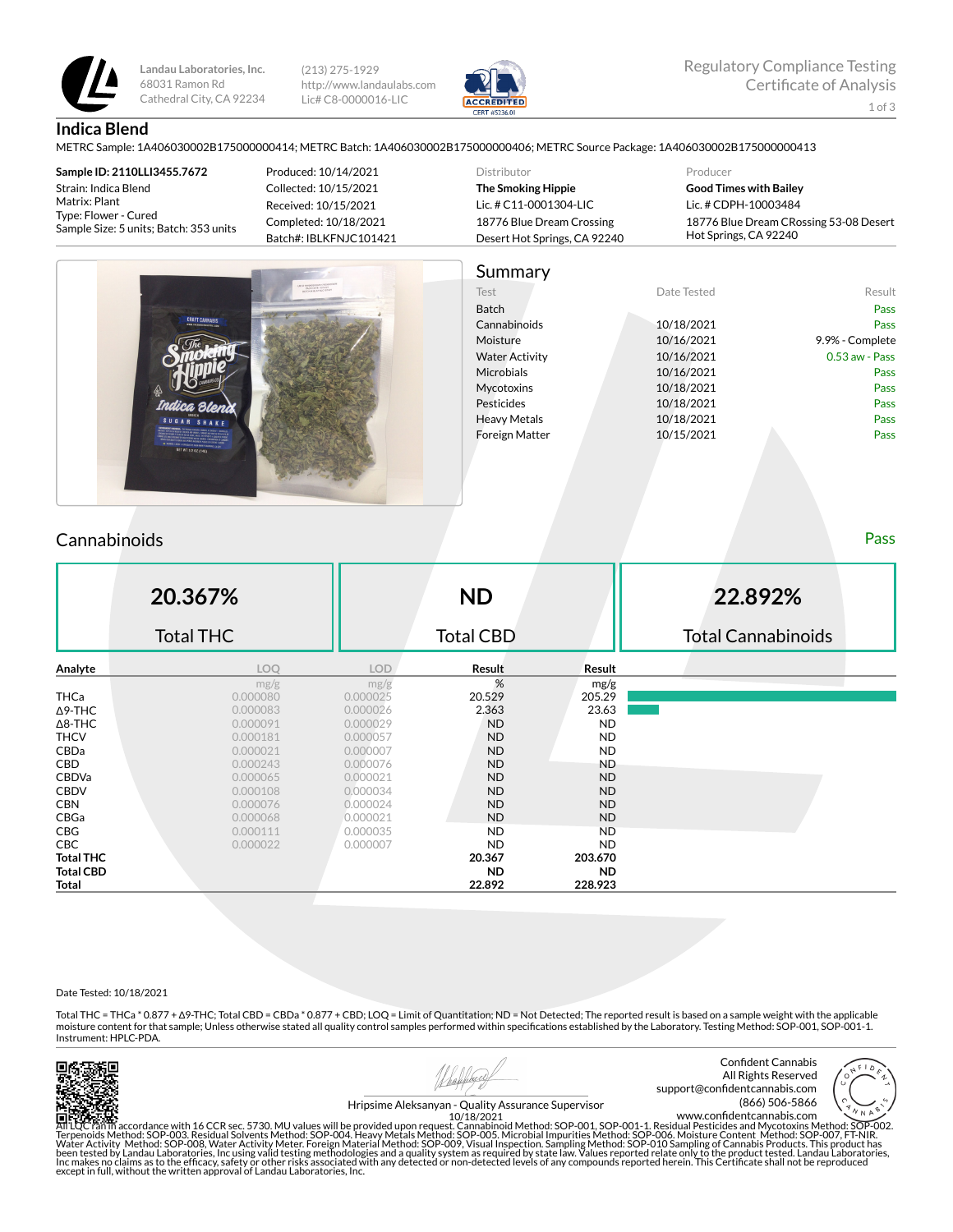

**Landau Laboratories, Inc.** 68031 Ramon Rd Cathedral City, CA 92234

(213) 275-1929 http://www.landaulabs.com Lic# C8-0000016-LIC



## **Indica Blend**

METRC Sample: 1A406030002B175000000414; METRC Batch: 1A406030002B175000000406; METRC Source Package: 1A406030002B175000000413

| Sample ID: 2110LLI3455.7672                                                     | Produced: 10/14/2021   | Distributor                  | Producer                               |
|---------------------------------------------------------------------------------|------------------------|------------------------------|----------------------------------------|
| Strain: Indica Blend                                                            | Collected: 10/15/2021  | The Smoking Hippie           | <b>Good Times with Bailey</b>          |
| Matrix: Plant<br>Type: Flower - Cured<br>Sample Size: 5 units; Batch: 353 units | Received: 10/15/2021   | Lic. # C11-0001304-LIC       | Lic. # CDPH-10003484                   |
|                                                                                 | Completed: 10/18/2021  | 18776 Blue Dream Crossing    | 18776 Blue Dream CRossing 53-08 Desert |
|                                                                                 | Batch#: IBLKFNJC101421 | Desert Hot Springs, CA 92240 | Hot Springs, CA 92240                  |

# Pesticides **Passage Contract Contract Contract Contract Contract Contract Contract Contract Contract Contract Contract Contract Contract Contract Contract Contract Contract Contract Contract Contract Contract Contract Cont**

**Analyte LOD LOQ Limit Mass Status**  $\mu$ g/g  $\mu$ g/g  $\mu$ g/g  $\mu$ g/g Abamectin 0.02 0.0608 0.1 ND Pass Acephate 0.0032 0.0096 0.1 ND Pass Acequinocyl 0.0048 0.0144 0.1 ND Pass Acetamiprid 0.0042 0.0127 0.1 ND Pass Aldicarb 0.0077 0.0232 0.0077 ND Pass Azoxystrobin 0.0038 0.0114 0.1 ND Pass **Bifenazate** 0.0056 0.017 0.1 **ND Pass** Bifenthrin 0.0045 0.0136 3 ND Pass Boscalid 0.0066 0.0199 0.1 ND Pass **Captan 19 0.0235 0.0712 0.7 ND Pass** Carbaryl 0.0042 0.0127 0.5 ND Pass **Carbofuran 1888** 0.0051 0.0155 0.0051 **ND Pass**<br> **Chlorantraniliprole** 0.0062 0.0188 10 **ND Pass** Chlorantraniliprole 0.0062 0.0188 10 ND Pass Chlordane 0.0204 0.0619 0.0204 ND Pass Chlorfenapyr 0.0217 0.0657 0.0217 ND Pass Chlorpyrifos 0.01 0.0303 0.01 ND Pass **Clofentezine** 0.0036 0.011 0.1 **ND Pass** Coumaphos 0.0068 0.0205 0.0068 ND Pass Cyuthrin 0.0217 0.0657 2 ND Pass Cypermethrin 0.0066 0.0199 1 ND Pass Daminozide 0.0058 0.0176 0.0058 ND Pass **Diazinon** 0.0074 0.0224 0.1 **ND Pass** Dichlorvos 0.0041 0.0123 0.0041 ND Pass Dimethoate 0.0036 0.0108 0.0036 ND Pass **Dimethomorph** 0.0072 0.0217 2 **ND Pass** Ethoprophos 0.0041 0.0123 0.0041 ND Pass Etofenprox 0.0044 0.0133 0.0044 ND Pass Etoxazole 0.0055 0.0167 0.1 ND Pass **Fenhexamid** 0.0049 0.0147 0.1 **ND Pass** Fenoxycarb 0.0047 0.0142 0.0047 ND Pass Fenpyroximate 0.0055 0.0168 0.1 ND Pass Fipronil 0.0075 0.0227 0.0075 ND Pass Flonicamid 0.004 0.0122 0.1 ND Pass **Analyte LOD LOQ Limit Mass Status**  $\mu$ g/g  $\mu$ g/g  $\mu$ g/g  $\mu$ g/g Fludioxonil 0.0063 0.0191 0.1 ND Pass Hexythiazox 0.0051 0.0155 0.1 ND Pass **Imazalil 1988** 0.0052 0.0156 0.0052 **ND Pass** Imidacloprid 0.0053 0.016 5 ND Pass **Kresoxim Methyl** 0.0035 0.0106 0.1 **ND Pass Malathion** 0.0053 0.0161 0.5 **ND Pass Metalaxyl 0.0045 0.0137 2 ND Pass** Methiocarb 0.0049 0.0148 0.0049 ND Pass **Methomyl** 0.0048 0.0145 1 **ND Pass** Mevinphos 0.0039 0.0118 0.0039 ND Pass Myclobutanil 0.006 0.0182 0.1 ND Pass Naled 0.0021 0.0064 0.1 ND Pass **Oxamyl** 0.0069 0.0209 0.5 **ND Pass** Paclobutrazol 0.0059 0.0179 0.0059 ND Pass **Methyl Parathion** 0.0168 0.051 0.0168 **ND Pass** Pentachloronitrobenzene 0.0055 0.0168 0.1 ND Pass **Permethrin 1992 0.0063 0.019 0.5 ND Pass Phosmet** 0.0043 0.0131 0.1 **ND Pass** Piperonyl Butoxide 0.006 0.0181 3 ND Pass **Prallethrin 0.0046 0.0139 0.1 ND Pass** Propiconazole 0.0085 0.0258 0.1 ND Pass Propoxur 0.0068 0.0206 0.0068 ND Pass **Pyrethrins** 0.0041 0.0125 0.5 **ND Pass** Pyridaben 0.0061 0.0186 0.1 ND Pass **Spinetoram 0.005 0.015 0.1 ND Pass** Spinosad 0.0052 0.0157 0.1 ND Pass **Spiromesifen** 0.0061 0.0184 0.1 **ND Pass** Spirotetramat 0.0042 0.0127 0.1 ND Pass **Spiroxamine** 0.0048 0.0145 0.0048 **ND Pass** Tebuconazole 0.006 0.0182 0.1 ND Pass **Thiacloprid** 0.0056 0.0169 0.0056 ND Pass Thiamethoxam 0.0047 0.0142 5 ND Pass Trifloxystrobin 0.0023 0.007 0.1 ND Pass

Date Tested: 10/18/2021

LOQ = Limit of Quantitation; Unless otherwise stated all quality control samples performed within specifications established by the Laboratory. Testing Method: SOP-002. Instrument: LC-MSMS.







Hripsime Aleksanyan - Quality Assurance Supervisor 10/18/2021

All'LOC Fan'in accordance with 16 CCR sec. 5730. MU values will be provided upon request. Cannabinoid Method: SOP-001, SOP-001-1. Residual Pesticides and Mycotoxins Method: SOP-002.<br>Terpenoids Method: SOP-003. Residual Sol except in full, without the written approval of Landau Laboratories, Inc. www.confidentcannabis.com